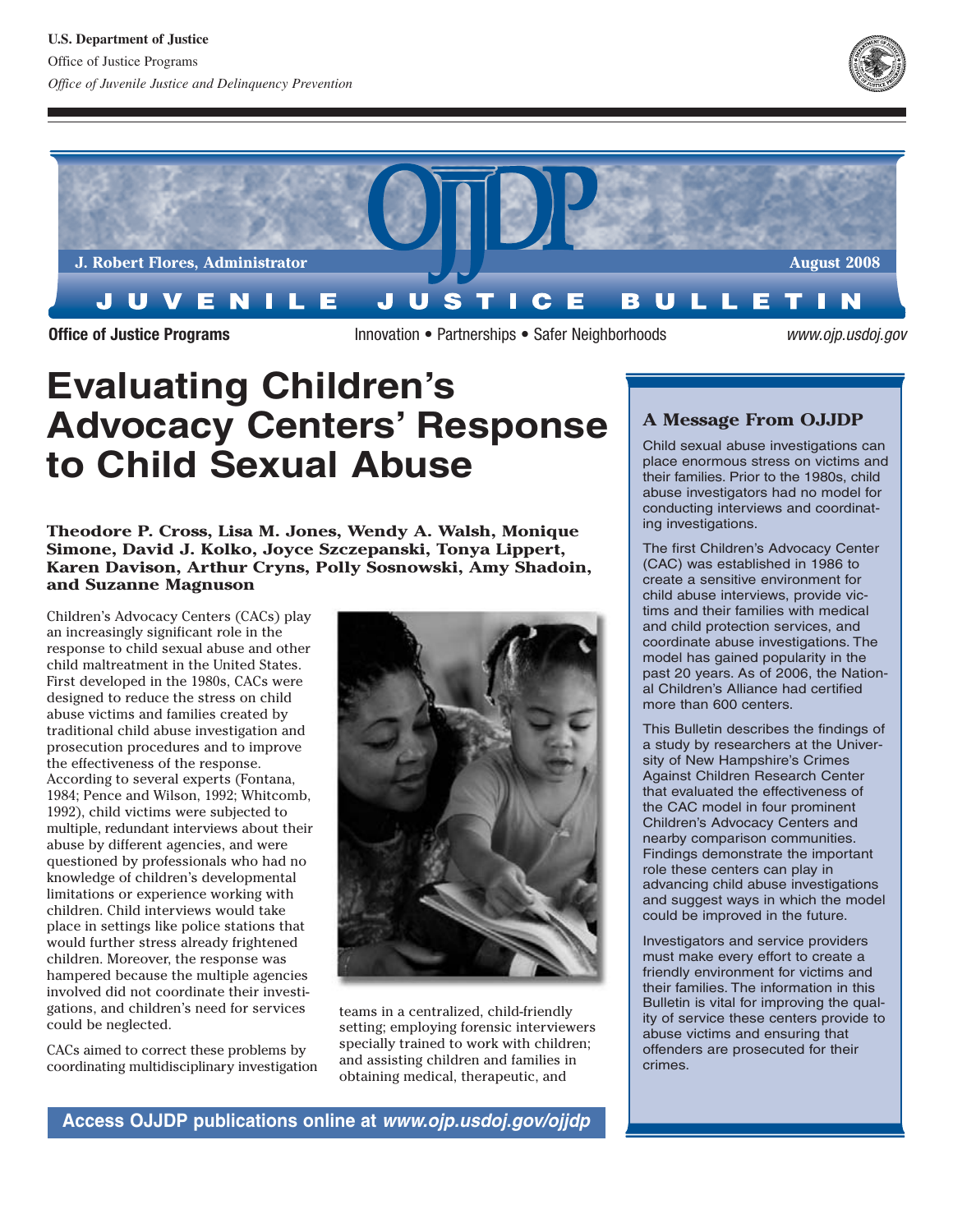advocacy services. The CAC movement is based on the belief that the response system should focus on the needs of the child and family and is most effective when the skills of multiple agencies are coordinated (Chandler, 2000; see also Simone, Cross, Jones and Walsh, 2005).

The number of Children's Advocacy Centers in the United States has grown dramatically in the last 20 years. The first CAC was created in 1986 and by 1994, there were 50 CACs established nationwide. As of 2006, the National Children's Alliance (NCA), the accrediting organization for CACs, reported more than 600 CACs. Four Regional Children's Advocacy Centers, supported by the Office of Juvenile Justice and Delinquency Prevention (OJJDP), help communities across the country to develop and improve CACs (OJJDP, n.d.). Thus, CACs are functioning to improve the experience of children and enhance the effectiveness of police, prosecutors, and other professionals in thousands of cases.

Despite the widespread growth and importance of CACs, however, the CAC model had not been rigorously evaluated. The field has lacked data about the actual impact of CACs. With funding from OJJDP, researchers have now completed a foursite evaluation of CACs that, for the first time, contrasts them with comparison communities that did not have a CAC.

This Bulletin presents an overview of the results. It examines how CACs affect forensic interviewing, child victim disclosures about abuse, children's receipt of medical exams and mental health services, prosecution and conviction of offenders, removal of children from their homes, and family satisfaction with child abuse investigations. Key research findings include the following:

- ◆ Communities with CACs had greater law enforcement involvement in child sexual abuse investigations, more evidence of coordinated investigations, better child access to medical exams, more referrals for child mental health treatment, and greater caregiver satisfaction with the investigation process.
- ◆ CACs did not reduce the number of interviews children undergo: the vast majority of children in both CAC and comparison communities experienced only one or two forensic interviews.
- ◆ CACs and comparison communities had similar rates of prosecution and conviction of offenders. However, one

CAC filed more criminal charges than the community it was compared with (although it also had more dismissals), and another sentenced offenders to longer jail terms.

- ◆ In both CAC and comparison communities, 35 percent of children with a clinical need received mental health services. This data was limited to a subset of cases where caregivers consented to an interview.
- Children in communities with CACs were removed from their homes more frequently than children in comparison communities.
- ◆ All the CACs in the study met the NCA standards; however, the structure and methods of the CACs differed. These differences could be used to initiate discussions about performance standards and best practices.

## **Background**

CACs developed out of a larger movement in the United States to improve methods of investigating and responding to child abuse. Beginning in the 1980s, child advocates voiced concerns that investigative and service agencies were not coordinating their activities, and investigation procedures were insensitive to children (see, for example, Whitcomb, 1992). Accordingly, the CAC philosophy incorporates several investigation reforms. Accrediting standards that NCA established (see National Children's Alliance, n.d.) require that CACs provide evidence of the following:

- ◆ A child-appropriate/child-friendly facility. CACs must provide a welcoming environment that is private and physically and psychologically safe. Typically this is geographically separate from police stations, child protective services (CPS), and courthouses. Facilities are designed to provide a child- and family-friendly environment for interviews and family meetings.
- ◆ A multidisciplinary investigation team **and coordinated forensic interviews.**  A multidisciplinary team typically consists of law enforcement officers, CPS investigators, prosecutors, and mental health and medical professionals. The team members coordinate their response to increase the investigation's effectiveness and reduce stress for children. Methods may include interviews in which one trained forensic interviewer collects information from the child while multiple team members

watch through a one-way mirror or closed-circuit television. The single interview informs multiple agencies, reducing the need for children to be interviewed more than once.

- ◆ **Case reviews.** In the weeks after the initial interview, the team reviews the case to give professionals further opportunities to refine planning, share new information, engage in team problem solving, and refer a child for additional services.
- ◆ **Medical evaluation, therapeutic intervention, and victim advocacy services.** CACs have formal links with medical professionals and arrange for medical examinations, as needed. Many have medical staff and facilities onsite. NCA membership standards require that CACs work with a victim's family to secure needed services, such as child psychotherapy and victims' advocacy services.

# **Methods**

The Multi-Site Evaluation of Children's Advocacy Centers was funded by OJJDP and conducted by the Crimes against Children Research Center at the University



Courtesy of Dallas Children's Advocacy Center. The children's playroom provides a friendly and safe play space for those waiting for appointments. Volunteers designed and painted the walls.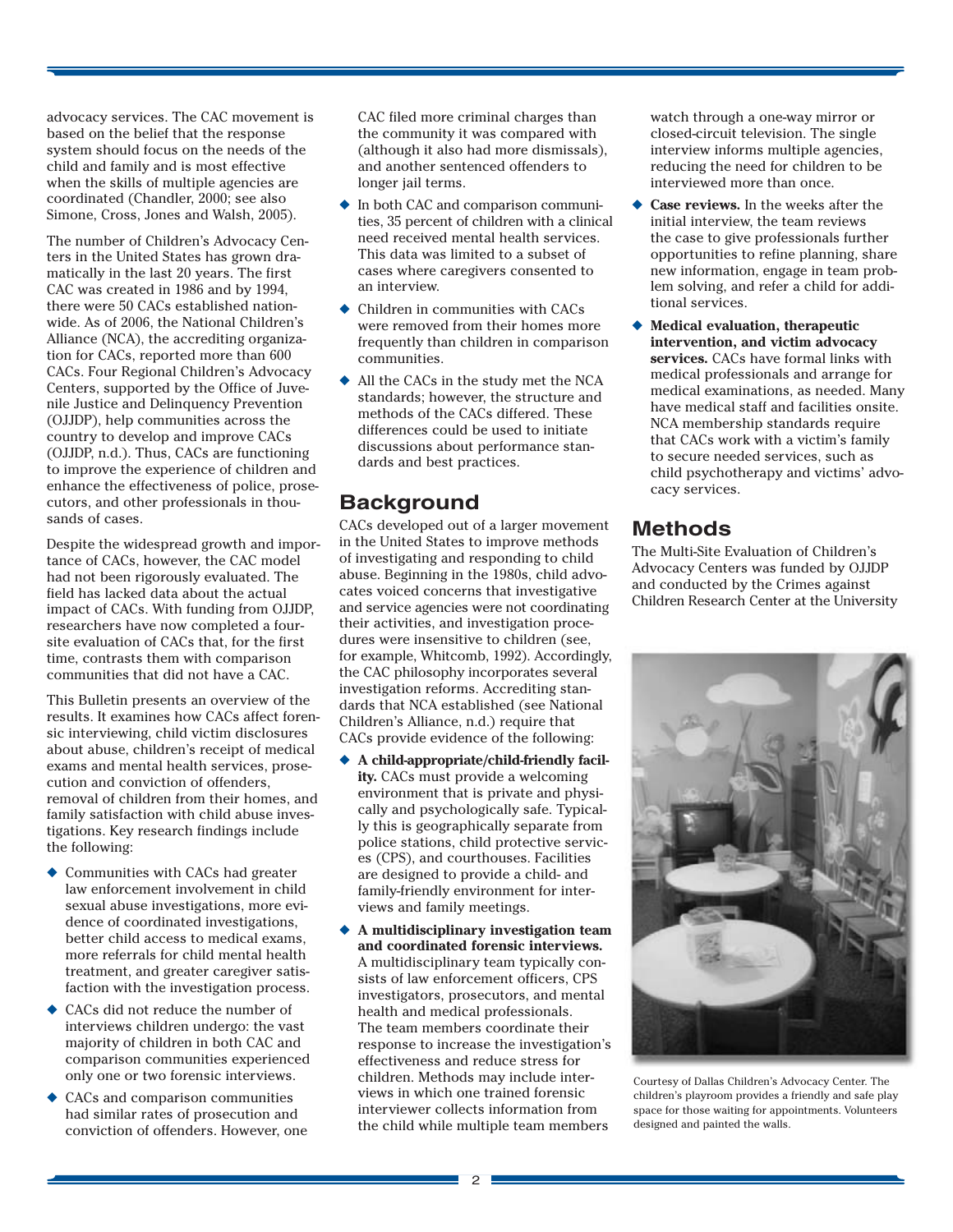of New Hampshire in conjunction with research teams at each of the CACs participating in the study. To explore what happens in a case when a child has access to a CAC, the research team collected data from four CACs and comparison communities in the same state. These comparison communities did not have a local CAC.1

The four CACs chosen to participate were among the most experienced and longstanding CACs in the country. Because more experienced CACs were selected, this study may be more akin to an efficacy study, which examines the impact of an intervention under optimal conditions, than an effectiveness study, which studies the impact of an intervention under more typical conditions. Researchers enrolled cases in the study between December 2001 and December 2002. Data collection continued through December 2004. The researchers collected three types of data:

- 1) **Case file data** from case file records. Research assistants at each of the sites extracted case file data from case records. These data included information about the victim, the alleged perpetrator, the victim's family, the alleged abuse, whether the victim disclosed the abuse, investigation, interviewing, services provided, whether the child was removed from the home, and whether the offender was charged and prosecuted.
- 2) **Interview data** from research interviews with children and nonabusive caregivers. The research team conducted interviews 3–4 months after the investigation to provide families' sufficient time to gauge the impact of the CACs and other agencies' involvement and to avoid burdening parents and children soon after the demands of an investigation. During research interviews, caregivers provided information on their experiences and satisfaction with the investigation, on services their families received as a result of the investigation, and on their child's emotional well-being. Interviewers asked children age 8 and older for their perspective of the investigation and for self-reports of their emotional well-being.
- 3) **Descriptive, site-level data** collected during site visits. Descriptive, site-level

#### **Research Sample**

The researchers collected case file data from a sample of 1,452 cases across the four research sites (784 Children's Advocacy Center (CAC) cases and 668 comparison cases). CAC cases were randomly selected between December 2001 and December 2003. Researchers randomly selected comparison site cases from all police and child protective services (CPS) investigations of sexual or serious physical abuse initiated during the enrollment period.

Overall, 84 percent of cases involved sexual abuse. The four CACs and their comparison communities varied in the percentage of physical abuse cases in their samples. Because of differences in case characteristics and investigation procedures for sexual and physical abuse cases, only cases of reported sexual abuse were included in the analyses presented in this Bulletin (1,220 cases). Investigators invited caregivers involved in many of these cases to participate in research interviews, and 284 agreed. In 120 cases, investigators conducted research interviews with children who were age 8 and older (120 children).

Children's ages varied across CACs, from a median of 6.8 in Pittsburgh, PA, to a median of 13.3 in Huntsville, AL. Other variations across CACs included the percentage of adolescent offenders (6 percent to 40 percent), the percentage with multiple alleged offenders (8 percent to 23 percent), the percentage of cases with a CPS investigation (65 percent to 98 percent), and the percentage of allegations substantiated (42 percent to 70 percent). These ranges reflect differences in the role of CACs and the process by which cases are referred to CACs in each community (see Walsh, Jones, and Cross, 2003).

The CAC and comparison groups had several notable differences. CAC cases have more racially diverse victims than the comparison sample because of differences in the characteristics of the communities. The CAC cases also had a higher rate of more serious abuse allegations (incidents involving vaginal or anal penetration) and fewer allegations involving an offender within the victim's family. The researchers used statistical controls in analyses when they needed to account for pre-existing differences between CAC and comparison cases.

data included detailed information about a site's policy, protocols, and day-to-day operations.

### **CAC Evaluation Findings**

Researchers collected information on an extensive number of variables to examine the many potential effects of CACs on investigation processes and outcomes. This Bulletin presents an overview of the effects that CACs have had on child abuse investigations. (See the table on page 7 for a summary of findings.) Detailed analyses of the findings are available in several comprehensive and outcomespecific papers: Cross et al., in press; Lippert et al., 2007, n.d.; Jones et al., 2006; Walsh et al., in press.

#### **CAC Characteristics**

While all the CACs met NCA standards and shared the same philosophy and essential capabilities, they varied considerably in many structures and processes (Walsh, Jones, and Cross, 2003). They differed in

their organizational base (e.g., large children's hospital versus small, independent family services center), their stage or organizational development, their referral process (referrals based on a professional's judgement versus a standard protocol) and their specific emphasis (e.g., criminal justice versus human services).

#### **Investigations and Child Interviewing**

Improving investigation methods and child forensic interviews following allegations of child abuse is a central aim of CACs. This study measured different aspects of how investigations and child interviews were conducted.

Overall, communities with CACs showed more evidence of coordinated investigations than comparison communities (Cross et al., in press). CAC cases more often used multidisciplinary team interviews (28 percent of CAC cases versus 6 percent of comparison cases), videotaping of interviews (52 percent versus 17 percent), joint CPS-police investigations (81 percent versus 52 percent), and multidisciplinary

<sup>1</sup> For further information about the study, see Cross, et al.(in press), Jones et al. (in press), and Walsh et al. (in press).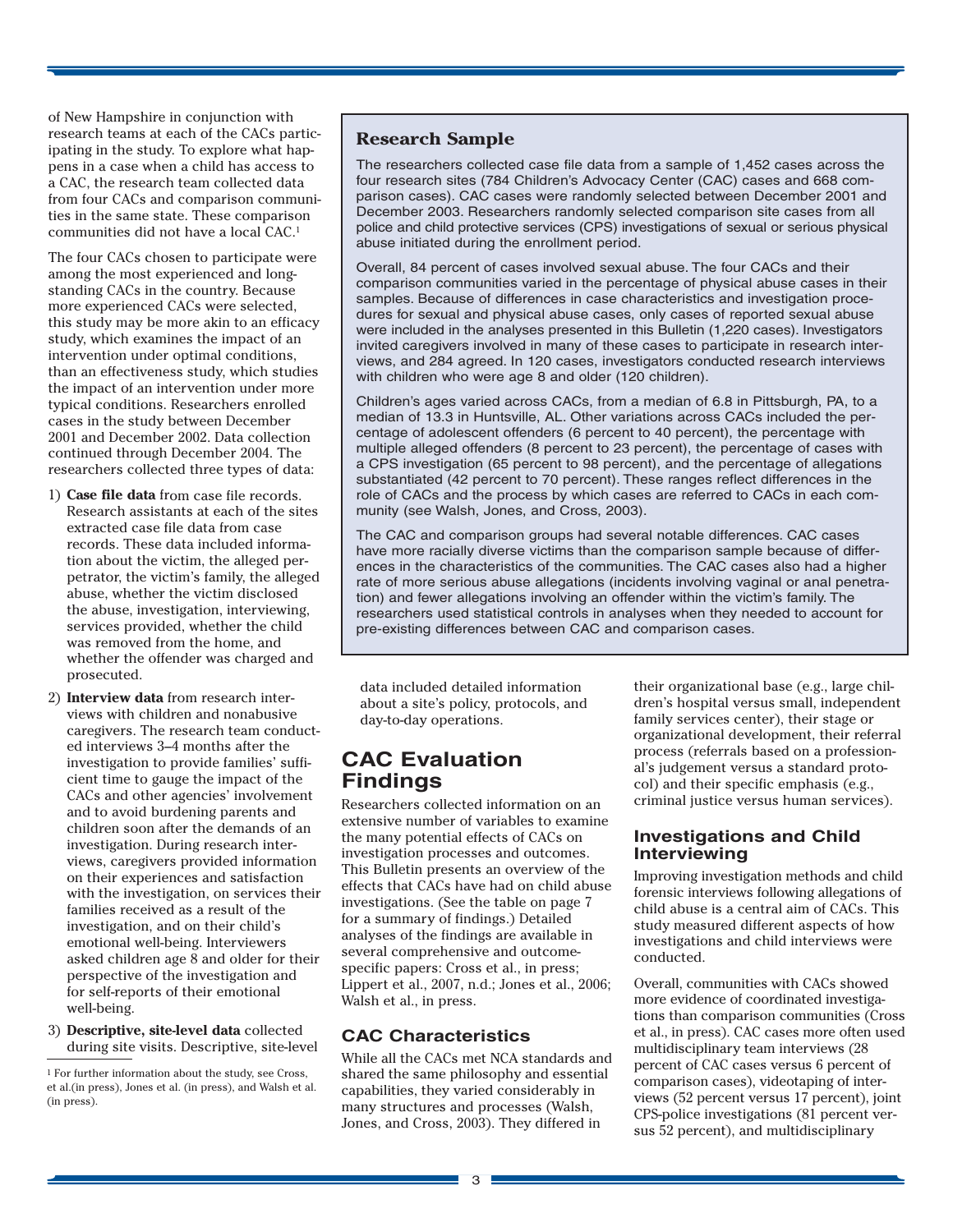#### **Participating Children's Advocacy Center Sites**

Criteria for selecting Children's Advocacy Center (CAC) sites to participate in this research required CACs to have—

- ◆ An active and well-established membership in the National Children's Alliance.
- ◆ An application that outlined a viable plan for collecting data from a comparison community.
- ◆ Adequate resources for undertaking the evaluation project.
- ◆ Enough cases per year to supply an adequate sample size for planned statistical analyses.

Criteria for selecting comparison communities required these communities to have—

- ◆ A roughly equivalent number of sexual abuse cases as did CAC communities.
- ◆ A similar demographic makeup to CAC communities.
- ◆ No existing CAC.

Participating sites include—

- ◆ **The Dallas Children's Advocacy Center (DCAC), in Dallas, TX.** The DCAC opened in 1991 as an independently located CAC. The Dallas Police Department played a central role in its development. A specialized police child abuse unit is housed onsite along with a special unit of Dallas County Child Protective Services. To attain a comparable sample size, two cities in Dallas County—Garland and Irving—served as comparison communities for DCAC.
- ◆ The Dee Norton Lowcountry Children's Center, Inc. (LCC) in Charleston, SC. LCC was officially established as an independently located CAC in 1991. It has close ties with a number of community agencies that work with children. Oconee and Anderson Counties served as the comparison communities for LCC.
- ◆ **The National Children's Advocacy Center (NCAC), Huntsville, AL.** Created in 1985, NCAC was the Nation's first CAC. The center still plays a leadership role in the field. NCAC has onsite law enforcement, CPS, prosecution, mental health, medical, and educational professionals. Morgan County, AL, served as the comparison community for NCAC.
- ◆ **The Pittsburgh Child Advocacy Center (PCAC), Pittsburgh, PA.** PCAC had one of the earliest medical child abuse programs in the Nation, dating back to the 1960s. PCAC functions as a department of Children's Hospital of Pittsburgh. Armstrong County, PA, served as the comparison community for the PCAC.

case reviews (56 percent versus 7 percent). CACs were more likely to have police involvement in interviewing the child in CPS child sexual abuse investigations than comparison communities (55 percent versus 43 percent).

Although coordination was stronger overall in CACs, the methods used to coordinate investigations varied, and not every CAC used every available method. Furthermore, certain comparison communities frequently used one or more specific coordination methods, occasionally more than their corresponding CAC community.

All CACs in the study provided separate, private, and comfortable facilities specially designed for interviewing children, and 81

percent of child interviews in the CAC sample were conducted in these facilities. Other locations were used for the CAC sample either because other agencies conducted interviews prior to referral to the CAC or CAC staff conducted interviews offsite (e.g., in a hospital emergency room). The comparison community interviews were distributed across a range of different locations, including CPS offices (22 percent), schools (19 percent), police stations (18 percent), homes (16 percent), and other locations (24 percent).

Contrary to researchers' hypotheses, children interviewed in CACs and comparison communities underwent about the same number of interviews. Many children in

both communities had one interview, and 95 percent had no more than two. Similarly, 85 percent of CAC cases and comparison cases had just one interviewer.

One possible explanation for this finding is historical change. Practice texts and guides have warned against the problems of redundant interviews for nearly 20 years (see, for example, American Professional Society on the Abuse of Children, 2002; Whitcomb, 1992), and professionals probably have begun to heed these warnings over the years. These findings suggest that lack of coordination in child abuse investigations may be a bigger problem than excessive interviewing of child victims.

#### **Disclosure**

The steps that CACs take to reduce stress on children who have been abused may make it easier for the victims to disclose the abuse in the forensic interview. Disclosure during a forensic interview is often not the child's first statement about the abuse. The majority of the allegations in CAC and comparison communities arose because children first told a parent, counselor, or other person. Disclosure in the forensic interview is important for several reasons. Disclosure allows investigators to make an accurate decision about allegations, to prepare legal and child protection interventions if needed, and to explore the impact of the abuse on the child.

Researchers compared CAC and comparison communities on disclosure at the forensic interview. The analysis was limited to children and youth who investigators concluded were abused based on the variety of evidence gathered in the investigation. Children in comparison communities disclosed slightly more often than those in CAC communities (78 percent versus 71 percent), but this difference was not statistically significant. Most of the children interviewed had already disclosed the abuse in their home or community and may well have been prepared to tell the truth in the interview regardless of setting.

A child's age, both at the time of abuse and at the time of the forensic interview, was the best explanation for the fact that 27 percent of children did not disclose (see Lippert et al., 2007). The cognitive immaturity of young children may mean they cannot easily comprehend, remember, and provide a coherent report of the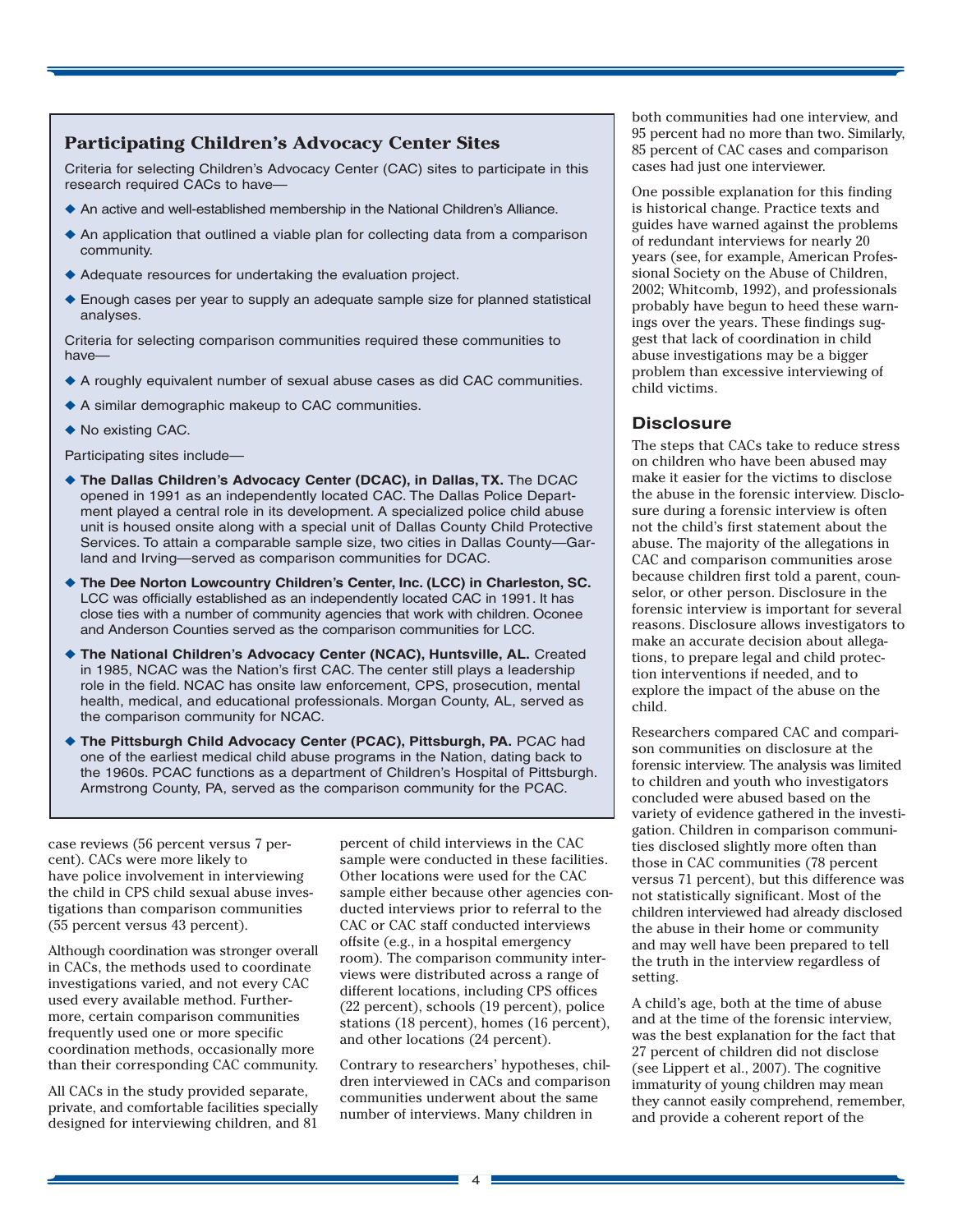abuse, a limitation that interviewing techniques and a comfortable setting may not be able to counter.

#### **Medical Exams**

CACs strive to improve access to forensic medical exams. Medical examinations can be an important part of the response to suspected child sexual abuse. They increase the likelihood of timely medical care for the child and provide information to support legal decisionmaking. Many professionals recommend that all reported child sexual abuse victims have a medical evaluation (Adams et al., 2006; De Jong and Rose, 1989; Finkel and De Jong, 2001; Heger, 1996; Kerns, Terman, and Larson, 1994).

The percentage of children who had medical examinations was significantly greater in CACs (48 percent) than in comparison communities (21 percent). (For a full description of forensic medical findings, see Walsh et al., in press). The hospitalbased CAC in Pittsburgh, PA, however, had a significantly greater percentage of cases receiving medical exams (95 percent) than the other CACs (37 percent to 49 percent). Nonetheless, the range for the comparison samples was lower, from 13 percent to 35 percent. Even when other variables such as a child's age, physical injury, and alleged penetration are taken into consideration, children interviewed at CACs were twice as likely to receive a medical exam.

The difference in medical examinations between the CAC and comparison communities was particularly pronounced in cases where the sexual abuse did not involve penetration. CAC cases not thought to involve penetration were four times more likely to receive exams than similar cases in comparison communities.

#### **Mental Health Services**

Sexual abuse victims are at high risk for emotional and behavioral problems (Kendall-Tackett, Williams, and Finkelhor, 1993). The CAC model strives to improve victim access to mental health services. CACs referred a higher proportion of victims to mental health services (72 percent) than comparison communities (31 percent). CACs directly provided mental health services for 30 percent of their cases. In the remaining cases, the CAC referred the child to community and private mental health practitioners.



Courtesy of Dallas Children's Advocacy Center. The "clothes closet" provides emergency clothing, personal care items, or special items for children in need.

However, interviews with caregivers in the CAC study found no difference in rates of access to child mental health services in CAC and comparison sites. Thirty-five percent of caregivers in both CAC sites and comparison communities reported that their children had received individual mental health treatment as a result of the investigation. Across CAC and comparison cases in which caregivers were interviewed, 70 percent of "high-risk" children, defined as those scoring in the clinical range on the Child Behavior Checklist (CBCL, Achenbach, and Rescorla, 2001), received mental health services either because of the investigation or a continuation of previous services.

There are a number of possible reasons that data from caregiver interviews showed substantially greater referral rates for mental health services at CACs than comparison sites but no difference in service access rates. The difference in referral rate could have been due to an artifact of poor documentation in the comparison communities. Alternately, better referral rates at CACs may not translate into actual follow through for therapy, which may depend more on the initiative of caregivers. In addition, caregivers who were interviewed could have represented a select sample. The research interview sample was demographically similar to the noninterview sample (Jones et al., in press) but unmeasured differences may have existed between the two groups. These differences, for example, might include the type of abuse the victims faced and their openness to psychotherapy.

#### **Child Protection**

Investigations of child sexual abuse occasionally lead to the CPS agency removing a child from the home, if the agency finds that the child is in danger of further maltreatment. An investigation through a CAC could increase removal rates because of more thorough investigation procedures and more aggressive protection strategies, or it could decrease removal rates if work with families and nonoffending caregivers increased safety levels in the home.

Among the 830 cases accepted for investigation, CPS removed 12 percent of sexual abuse victims from their homes. The percentage was significantly greater in the CAC communities (17 percent) than in comparison communities (4 percent). In most of these cases, the child was temporarily placed in a relative's home. The difference between CAC and comparison samples was consistent across the four research sites. Even when other variables were considered (such as child age and race, substantiation, caregiver support, and whether the offender lived with the victim), the odds of placement outside the home were 2.1 times greater in CAC cases.

CAC involvement may have led to more frequent child placement for a variety of reasons. Differences in the types of cases that CACs and comparison communities received are possible explanations for this finding. Other possible reasons include the thoroughness of risk assessment, access to resources, or differences in the decisionmaking process. CAC cases involved police more often than comparison cases, and some evidence suggests that children are removed from abusive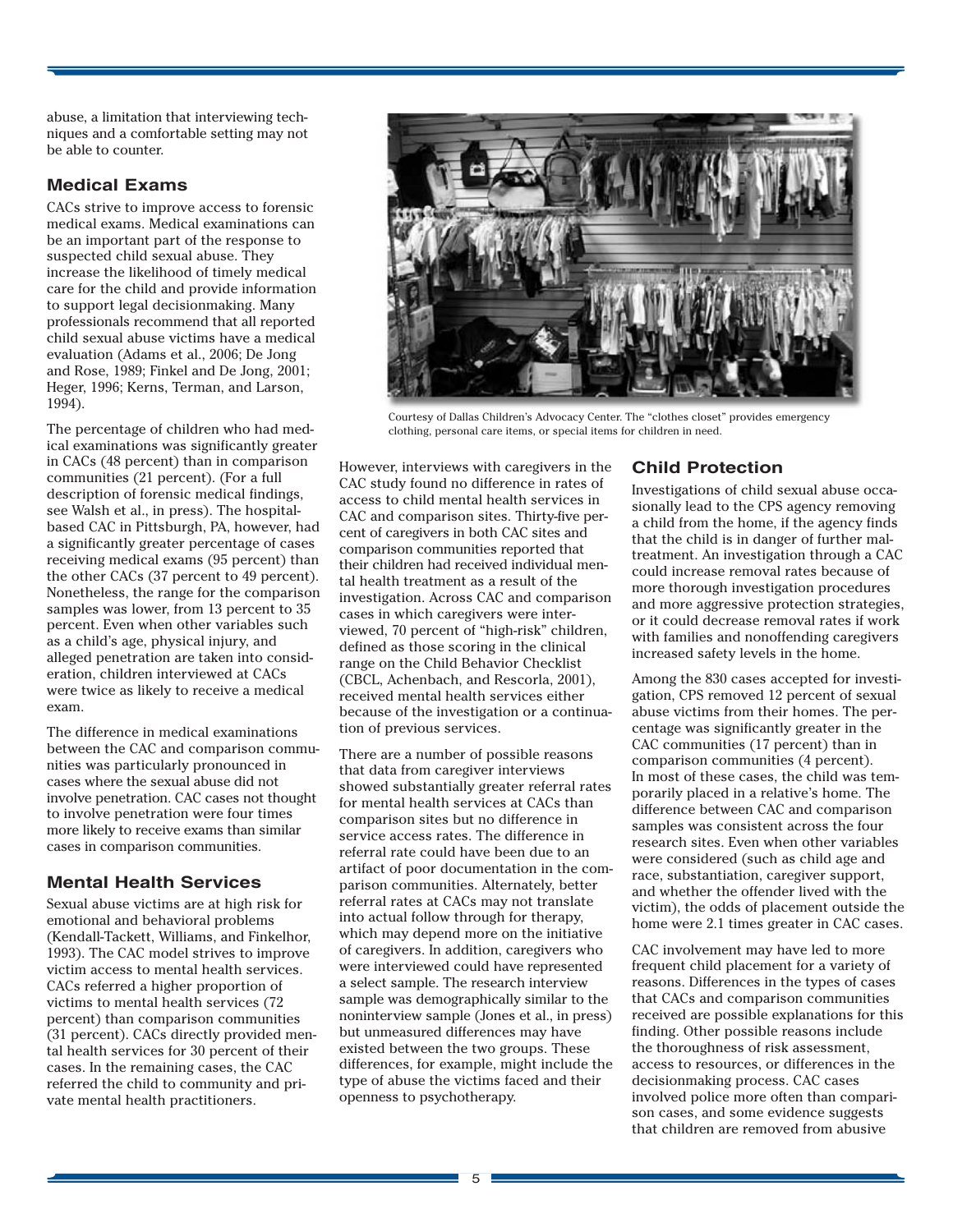situations more frequently when police are involved in the investigation. Two studies (Shireman, Miller, and Brown, 1981; Cross, Finkelhor, and Ormrod, 2005) found that children were removed from their homes more often when police participated in the cases, though the effect in the latter study only pertained to physical abuse cases and was not statistically significant. Yet, placement happened more often in CAC communities than in comparison communities even in Pittsburgh and Charleston where CACs lacked strong police presence. The data compiled in this study are insufficient to assess removal decisionmaking processes and the adequacy of removal decisions.

#### **Criminal Justice Outcomes**

Improving criminal justice outcomes for child sexual abuse cases helps protect children and is a critical goal for many CACs. However, effecting change in criminal charges and convictions could be difficult for CACs. Many factors can influence these outcomes, including State law and a variety of processes among police, prosecutors, and the courts. Moreover, it is difficult to measure the effect CACs may have on the criminal justice system because of the relatively small percentage of sexual abuse cases that make their way through the entire criminal justice process (Cross et al., 2003). This evaluation found few indications that CAC communities prosecuted sexual abuse cases more effectively than comparison communities, except in two sites where the CACs had strong involvement with police and prosecutors.

#### **Referring cases to court and filing**

**criminal charges**. In the Dallas site, criminal charges were filed at a rate of 55 percent in both the CAC and comparison community sample. However, the Dallas CAC and both comparison communities were all served by the Dallas County District Attorney.

At the CAC in Huntsville, AL, all cases were referred to the prosecutor by virtue of a multidisciplinary team meeting process. In the comparison community, only 25 percent of cases were referred to the prosecutor. The CAC in Huntsville also showed greater rates of filing criminal charges than its comparison community. However, the CAC also had a higher rate of dismissing cases once charged than the comparison community. The other participating CACs and their comparison communities had no differences in the rates at which they filed criminal charges.

**Offender confession.** An analysis of the Dallas and Huntsville CACs found that 37 percent of offenders confessed at CACs compared to 29 percent in comparison communities, but this finding was not statistically significant (see Lippert-Luikart, et al., n.d.). The Pittsburgh and Charleston centers had too few cases in which charges were filed to permit analysis.

**Conviction rates and sentencing.** Across CACs, the percentage of charged cases leading to conviction ranged from 67 percent to 82 percent; these percentages were not significantly different from the three comparison communities for which data were available, where the percentage of charged cases convicted ranged from 75 percent to 84 percent.

An exception involved the Dallas CAC and its comparison communities. Although these communities convicted offenders at a similar rate; convictions from the CAC community occurred more often at trial than in the comparison communities, while convictions in the comparison communities occurred more frequently through a guilty plea than in the CAC community. The CAC and comparison communities in Dallas had similar rates of offenders who went to jail, but offenders in CAC sites received longer sentences (an average 331 months versus 157 months), with cases that were convicted at trial receiving much longer sentences.

#### **Families' Experiences With the Investigation**

Almost all CAC programs are intended to improve the experience for children and families. This outcome might be considered one of the primary tests of the agencies' success. Researchers asked caregivers and children about their satisfaction with investigator supportiveness, communicativeness, and skill in collecting evidence and about the comfort and safety families felt during forensic interviews (Jones et al., in press).

Overall, caregiver satisfaction with the investigation was moderately high across samples, but satisfaction was greater in the CAC samples than in the comparison communities. When asked about satisfaction with the investigation process, 70 percent of caregivers in CAC communities reported high levels of satisfaction versus 54 percent of the caregivers from comparison communities. Additionally, 83 percent of caregivers who worked with CACs reported high satisfaction with the inter-

view procedures compared with 54 percent of the comparison sample. These positive findings for CACs held even when accounting for other variables (e.g., caregiver support for the child, agency involvement in the case, and case outcomes).

Compared with caregivers, children in CAC and control samples generally had fewer differences in satisfaction with the investigation (Jones et al., in press). However, answers to one question suggest that children in CAC cases may feel less scared during interviews. Although children rated their experiences as mostly positive, a minority of children (15 to 20 percent) from both CAC and comparison communities described being unsatisfied with the interview experience. For example, they felt worse after talking with investigators or felt investigators did not understand children or explain sufficiently what was going to happen next.

#### **Community-Level Outcomes**

CACs intervene at the level of individual children and families, but they also help their communities as a whole. The CACs in the study provided a number of services to their communities: training to other professionals, consultation to other agencies and departments with which they worked, child abuse prevention activities, and community education on child maltreatment. The CACs are regarded as community leaders and experts in the area of child abuse. Moreover, each CAC brought in private dollars for child maltreatment services that would not otherwise be available through other child serving agencies.

The impact of CACs on their communities, although potentially noteworthy, could not be fully measured in this study. Nevertheless, the number of CAC activities and amount of money raised, often on behalf of universally-supported practices (e.g., adequate reporting of child maltreatment, mental health services for child victims), suggests that CACs do have a favorable impact on communities. This impact should be included in assessments of their value.

# **The Impact of CACs**

In this study, CAC cases demonstrated several apparent advantages over comparison communities. Multiagency investigations of child sexual abuse were more likely to be coordinated and more likely to involve police. Children were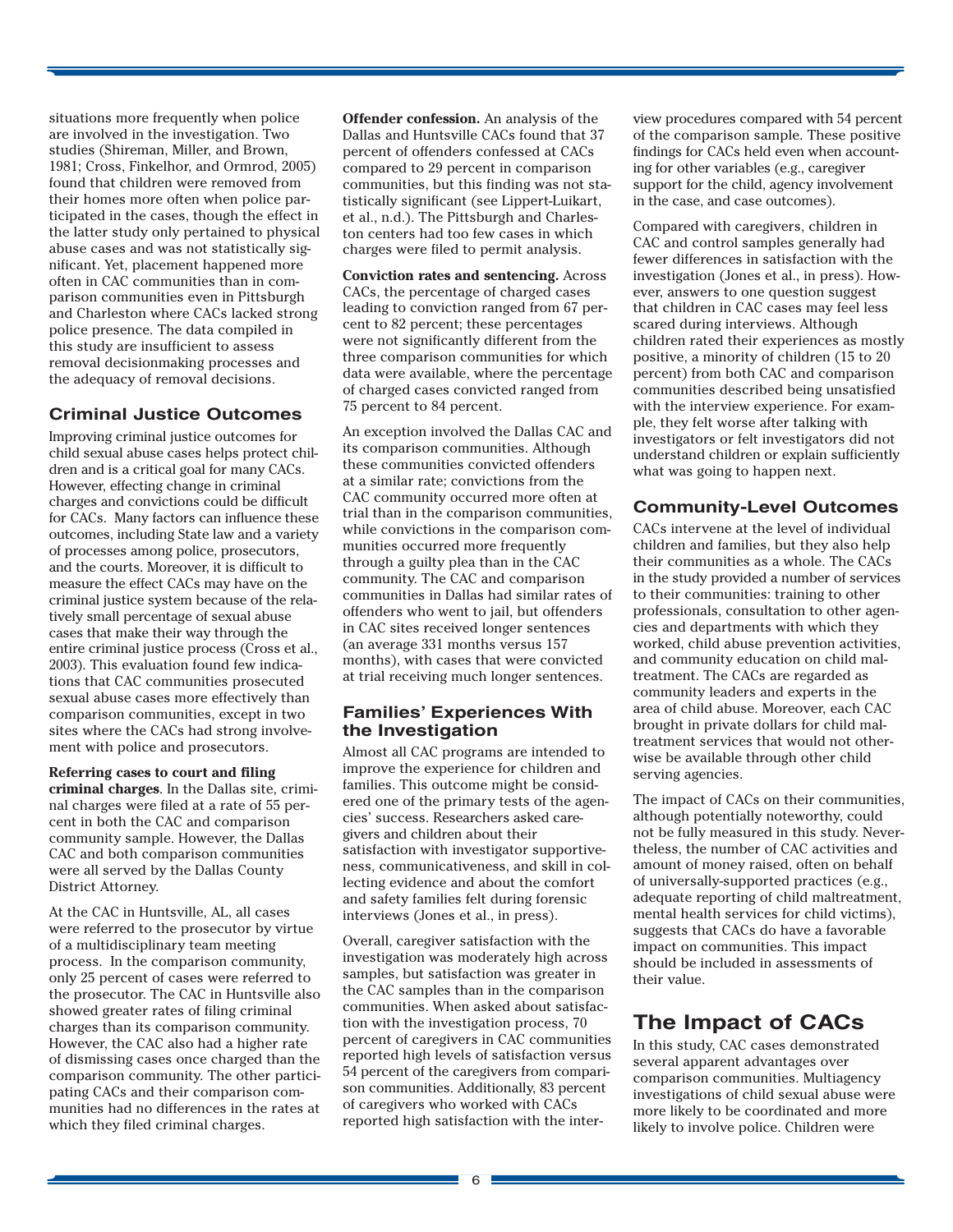|  |  |  |  |  | Table 1: Results From the Multi-Site Evaluation of Children's Advocacy Centers (CACs) |  |  |  |
|--|--|--|--|--|---------------------------------------------------------------------------------------|--|--|--|
|--|--|--|--|--|---------------------------------------------------------------------------------------|--|--|--|

| <b>Outcome</b>                                                      | <b>Finding</b>                                                                                                                                                                                                                                                                                                                           |  |  |  |
|---------------------------------------------------------------------|------------------------------------------------------------------------------------------------------------------------------------------------------------------------------------------------------------------------------------------------------------------------------------------------------------------------------------------|--|--|--|
| <b>Investigations and Interviews</b>                                |                                                                                                                                                                                                                                                                                                                                          |  |  |  |
| Joint police and child protective service<br>investigations         | 81 percent of investigations in CACs were joint police and child protective<br>services investigations compared with 52 percent in comparison<br>communities.                                                                                                                                                                            |  |  |  |
| Team forensic interviews (interviews with two<br>or more observers) | 28 percent of CAC cases used team interviewing compared with 6 percent<br>in comparison communities.                                                                                                                                                                                                                                     |  |  |  |
| Police involvement in interviews                                    | 55 percent of CAC interviews involved police compared with 43 percent of<br>comparison community interviews.                                                                                                                                                                                                                             |  |  |  |
| Case review                                                         | 56 percent of CAC cases had multidisciplinary case review, compared<br>with 7 percent in comparison communities.                                                                                                                                                                                                                         |  |  |  |
| Forensic interview location                                         | 83 percent of CACs held interviews in center facilities designed for inter-<br>viewing children, while 75 percent of interviews in comparison communi-<br>ties were conducted in child protective agencies, schools, police stations,<br>or children's homes.                                                                            |  |  |  |
| Number of child forensic interviews                                 | 85 percent of cases in both CACs and comparison communities involved<br>only one child forensic interview.                                                                                                                                                                                                                               |  |  |  |
| <b>Disclosure</b>                                                   | Over 70 percent of children disclosed at forensic interviews in both CACs<br>and comparison communities, with no statistically significant difference<br>between the two.                                                                                                                                                                |  |  |  |
| <b>Services</b>                                                     |                                                                                                                                                                                                                                                                                                                                          |  |  |  |
| Medical exams                                                       | 48 percent of children in CAC cases received a forensic medical exam,<br>compared with 21 percent in comparison communities.                                                                                                                                                                                                             |  |  |  |
| Mental health services                                              | 72 percent of CAC cases documented a referral for mental health services<br>versus 31 percent in comparison community cases. Across groups, a sub-<br>sample of interviewed caregivers reported that 35 percent of children<br>received mental health services as a result of the investigation.                                         |  |  |  |
| <b>Case Outcomes</b>                                                |                                                                                                                                                                                                                                                                                                                                          |  |  |  |
| Child protective service                                            | 17 percent of CAC sample children were removed from their homes com-<br>pared with 4 percent in comparison communities, among cases that CPS<br>accepted for investigation.                                                                                                                                                              |  |  |  |
| Offender confession                                                 | 37 percent of offenders confessed in CACs versus 29 percent in comparison<br>communities. This difference was not statistically significant.                                                                                                                                                                                             |  |  |  |
| Criminal justice                                                    | 67 percent to 84 percent of charges resulted in convictions in both CACs<br>and comparison communities. One CAC filed more criminal charges than<br>its comparison community (but also dismissed more), and another<br>secured longer jail sentences for offenders. These CACs had strong police<br>and prosecutor involvement in cases. |  |  |  |
| <b>Family Satisfaction With Investigations</b>                      |                                                                                                                                                                                                                                                                                                                                          |  |  |  |
| Caregiver satisfaction                                              | 70 percent of caregivers from CACs expressed high satisfaction with the<br>services they received versus 54 percent in comparison communities.                                                                                                                                                                                           |  |  |  |
| Child satisfaction                                                  | Approximately 75 percent to 80 percent of children in both CACs and<br>comparison communities expressed moderate to high satisfaction with<br>the investigation.                                                                                                                                                                         |  |  |  |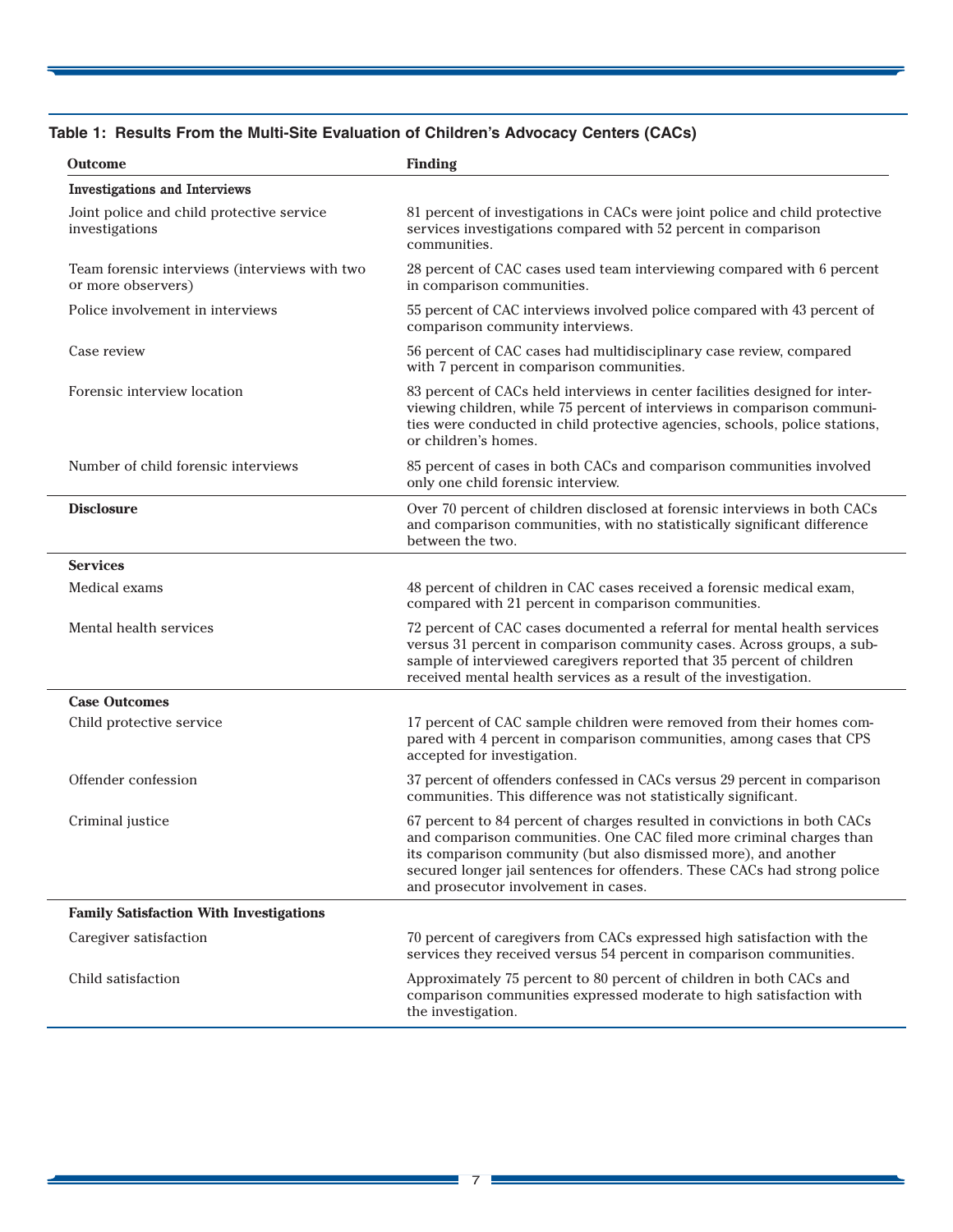more likely to receive referrals for forensic medical evaluations and mental health services, although analyses could not identify referrals that were not recorded in agency records. Nonabusive caregivers reported a higher average level of satisfaction, both with child interviewing and with the investigation as a whole. Children tended to report feeling less scared during CAC interviews.

However, no evidence suggested that children were subjected to multiple forensic interviews in either CACs or comparison communities.

Other similarities between CAC and comparison communities are harder to explain. CACs did not affect whether children thought to have been sexually abused disclosed the abuse in a forensic interview. This finding may stem from factors like prior disclosure in the community and child age. The fact that parents reported that their children received mental health services at the same rate in CAC and comparison communities could indicate that a mental health referral does not translate into followthrough on services. Another possibility is that the group of caregivers who participated in interviews were more likely to seek mental health services than other caregivers in both the CAC and comparison communities.

Most CACs did not differ from comparison communities on criminal justice variables (filing charges, offender confessions, and convictions). Establishing a CAC in a community does not guarantee effective prosecution for child abuse cases. Police and prosecutors must be substantially involved in and committed to the mission of prosecuting child abuse and the CAC method for CACs to help bring about the successful prosecutions of offenders. CAC communities with better criminal justice outcomes than comparison communities generally had involved and committed police and prosecutors.

Many different factors contribute to successful prosecution of child abuse. These include effective methods of gathering corroborative evidence (Vieth, 1999) and special training of prosecutors (see Vieth, Bottoms, and Perona, 2005). Criminal justice professionals need to improve these investigation and prosecution methods (Lanning, 1996; Vieth, 1999) to impact child abuse prosecution.

## **Limitations of the Research**

These findings represent only a limited sample of agencies and may not be generally applicable to all CACs. Some key CAC models and types were not represented among the four CACs in the evaluation. For example, the need for adequate sample sizes meant that smaller CACs from suburban or rural communities were not included. Some CACs are based in district attorneys' offices and may have more of a criminal justice focus, but these were not represented in this research because none responded to researchers' call for proposals.

CAC and comparison communities may have differed in ways that could not be accounted for. For instance, two CACs in the study received cases based on the discretion of professionals or parents, while the comparison organizations received every case in their community that met their referral criteria. CACs that receive cases on a discretionary basis may tend to receive cases that are more difficult or confusing that other professionals cannot handle on their own. This limitation is difficult to avoid altogether without randomly assigning cases to CAC and comparison groups.

Additionally, CACs can be difficult to assess when national practice standards are still being developed. For example, this study tested whether CACs had an advantage in facilitating medical exams but had no standardized way to assess when medical exams were actually needed.

CACs provide good settings for research on how best to respond to child abuse and create such national practice standards, in part, because they are mostly private organizations unencumbered by the barriers to research that exist in police, prosecutor, and child protective service agencies.

## **Recommendations**

CACs have achieved national prominence. Their rapid growth suggests that CACs have a philosophy that attracts community leaders and energizes child advocates. CACs also have the advantage of being well-organized; they are currently the only multidisciplinary investigation model that has a national membership board and a formal accreditation process. However, prominence means greater scrutiny. The evaluation findings suggest that CACs can take several steps to improve their effectiveness. Key implications of the results for CAC advocates are discussed below.

CACs should serve as models for systematically incorporating ongoing research into child abuse investigation practices. CACs should aim to use research findings more extensively to inform their membership standards and establish benchmarks or measurable goals for their work. The results of this study suggest a number of useful changes. For example:

◆ When promoting their programs, CACs should emphasize their skills in improving coordination, facilitating services, and working with families. Without supporting data, they should



Courtesy of Dallas Children's Advocacy Center. A stuffed bear or doll is waiting for each child at the end of his or her first visit to the center.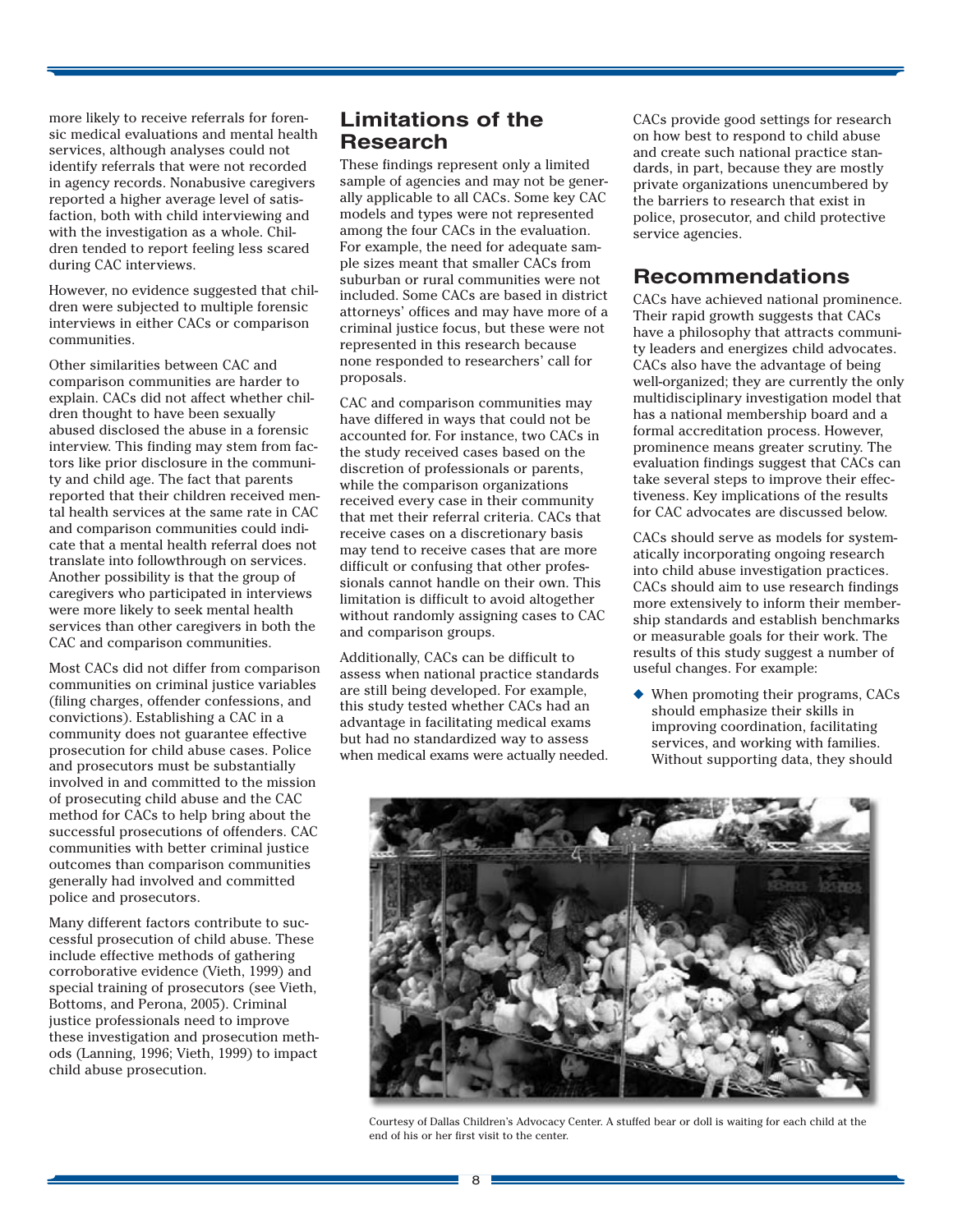not claim that they currently reduce the number of child interviews relative to other investigative agencies.

- $\triangleleft$  CACs could take the lead in establishing benchmarks of medical service to ensure that child victims who need them receive exams from trained medical professionals. Medical exams were provided more frequently in CAC samples than in comparison samples, but rates still varied across agencies.
- CACs should make greater efforts to track service referral and receipt, and increase access to mental health services. Although the data from this study suggest that CACs provide more mental health referrals, few data are available on how many children receive services (but see Lippert, Favre et al., in press).
- ◆ CACs should address complaints from children and caregivers. For example, although most caregivers and children expressed satisfaction with CACs, in open-ended responses, nonabusive caregivers frequently described wanting more frequent communication about the case. Some children from all communities were dissatisfied with the interview experience. Improving children's comfort should be a high priority for all investigators.

Much of the impact of CACs is the cumulative effect of a host of specific methods, such as forensic interviewing, forensic medical examinations, multidisciplinary teams, and trauma-focused psychotherapy. Researchers involved in the study suggest that CAC program improvement will depend on the child abuse professional and research fields making further progress in developing specific intervention methods. They recommend that CACs adopt the best practices that research supports (see Jones et al., 2005) and participate in research themselves to develop best practices.

Although CACs have improved child abuse investigations, professionals should not become too attached to the "brand name" of CACs and should recognize that other programs also use many of the same interventions and perform many of the same functions. Some capable programs have chosen not to enroll in the National Children's Alliance.

CACs and the child professional field should explore the diversity in CAC models and give greater thought to which specific methods should vary across CACs and which should be constant. The

National Children's Alliance suggests that "no single model for an ideal multidisciplinary program exists, because each community's approach must reflect its unique characteristics" (Chandler, 2000: 7; see Walsh, Jones, and Cross, 2003). However, more evaluation and research is needed to distinguish between variation in models that is appropriate because of differences in community needs and variation that instead represents differences in the quality of services.

# **Conclusion**

The difficulties that child abuse victims face are enormous. CACs are an important mechanism for society to address these difficulties. This research suggests that CACs can help coordinate agencies and involve police with child protective services, and can facilitate such needed services as medical exams. Nonoffending caregivers also favor CACs over traditional services. However, CACs are not a panacea for the difficulties of child abuse investigation, and prosecuting offenders or caring for victims will always require the commitment and skill of community health professionals, child protective services, and law enforcement.

CACs' experience in bringing professionals together, their attention to training, their ties to the private and public sectors, and their lack of entrenchment in bureaucracy position them to help lead the child abuse professional field. Although CACs have existed since the 1980s, the components and goals of the CAC model are still evolving. Research and program improvements can help CACs find ever better ways to help children tell their stories and receive the response that they need.

## **References**

Achenbach, T.M. and Rescorla, L.A. 2001. *Manual for ASEBA School-Age Forms and Profiles.* Burlington, VT: University of Vermont, Research Center for Children, Youth, and Families.

Adams, J.A., Kaplan, R., Starling, S.P., Mehta, N., Finkel, M., Botash, A., et al. (In press). Guidelines for medical care of children who may have been sexually abused. *Journal of Pediatric and Adolescent Gynecology.* 

American Professional Society on the Abuse of Children. 2002. *Investigative interviewing in cases of alleged child abuse.* Practice Guidelines Series. Charleston, SC: APSAC.

Chandler, N. 2000. *Best Practices for Establishing a Children's Advocacy Center* (Third edition). Washington, DC: National Children's Alliance.

Cross, T.P., Finkelhor, D., and Ormrod, R. 2005. Police involvement in child protective services investigations. *Child Maltreatment* 10(3):224–244.

Cross, T.P., Jones, L.M., Walsh, W.A., Simone, M., and Kolko, D. In press. Child forensic interviewing in children's advocacy centers: Empirical data on a practice model. *Child Abuse and Neglect.* 

Cross, T.P., Walsh, W.A., Simone, M., and Jones, L.M. 2003. Prosecution of child abuse: A meta analysis of rates of criminal justice decisions. *Trauma, Violence, and Abuse* 4(4):323–340.

De Jong, A.R. and Rose, M. 1989. Frequency and significance of physical evidence in legally proven cases of child sexual abuse. *Pediatrics* 84(6):1022–1026.

Finkel, M.A., and De Jong, A.R. 2001. Medical findings in child sexual abuse. *Child Abuse: Medical Diagnosis and Management.*  Philadelphia, PA: Lippincott, Williams, and Wilkins.

Fontana, V.J. 1984. When systems fail: Protecting the victim of child sexual abuse. *Children Today* 13(4):14–18.

Heger, A. 1996. Twenty years in the evaluation of the sexually abused child: Has medicine helped or hurt the child and the family? *Child Abuse and Neglect* 20(10): 893–897.

Jones, L.M., Cross T.P., Walsh, W.A., and Simone, M. 2005. Criminal investigation of child abuse: The research behind "best practices." *Trauma, Violence and Abuse*  6(3):254–268.

Jones, L.M., Cross, T.P., Walsh, W.A., and Simone, M. In press. Do Children's Advocacy Centers improve families' experiences of child abuse investigations? *Child Abuse and Neglect.* 

Kendall-Tackett, K.A., Williams, L.M., and Finkelhor, D. 1993. Impact of sexual abuse on children: A review and synthesis of recent empirical studies. *Psychological Bulletin* 113(1):164–180.

Kerns, D.L., Terman, D.L., and Larson, C.S. 1994. The role of physicians in reporting and evaluating child sexual abuse cases. *The Future of Children* 4(2):119–134.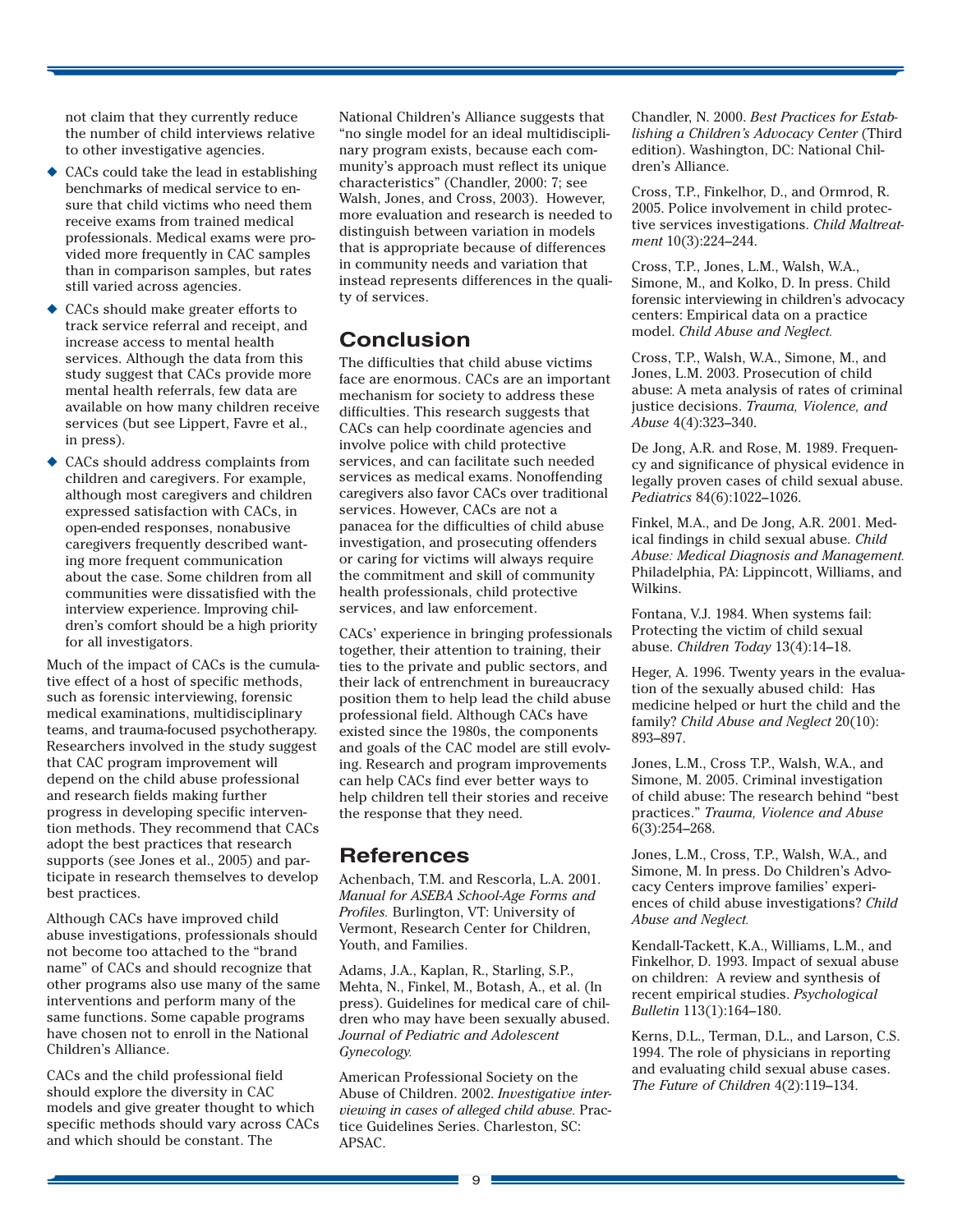Lanning, K.V. 1996. Criminal investigation of sexual victimization of children. In *The APSAC handbook on child maltreatment,*  edited by J. Briere, L.Berliner, J.A. Bulkley, C. Jenny, and T. Reid. Thousand Oaks, CA: Sage, Publications, Inc.

Lippert, T., Cross, T.P., Jones L.M., and, Walsh, W.A. 2007. Telling interviewers about sexual abuse: Predictors of child disclosure at forensic interviews. Submitted for publication. Dallas, TX: Dallas Children's Advocacy Center.

Lippert T., Cross, T.P., Jones L.M., and, Walsh, W.A. 2007. Confessing sexual abuse to investigators: Predictors for offenders at child advocacy centers and comparison sites. In preparation. Dallas, TX: Dallas Children's Advocacy Center.

Lippert, T., Favre, T., Alexander, M.C. and, Cross, T.P. (In press). Families who begin and decline therapy for children who are sexually abused. *Child Abuse and Neglect*.

National Children's Alliance, n.d. *National Children's Alliance Standards for Accredited Members.* Retrieved September 12, 2006. From the Web: http://nca-online.org/ pages/page.asp?page\_id=4032.

Office of Juvenile Justice and Delinquency Prevention, n.d. *Program Summary: Children's Advocacy Centers.* Retrieved May 1, 2007, from http://ojjdp.ncjrs.org/programs/ ProgSummary.

Pence, D.M. and Wilson, C.A. 1994. Reporting and investigating child sexual abuse. *The Future of Children* 4:70–83.

Shireman, J., Miller, B., and Brown, H.F. 1981. Child welfare workers, police and child placement. *Child Welfare* 55(6): 413–422.

Simone, M., Cross, T.P., Jones, L.M., and Walsh W. 2005. "Children's advocacy centers: Understanding the impact." In *Victimization of Children and Youth: Patterns of Abuse, Response Strategies.*  edited by K. Kendall-Tackett and S. Giacomoni. Kingston, NJ: Civic Research Institute.

Vieth, V. 1999. When a child stands alone: The search for corroborating evidence. *American Prosecutors Research Institute Update,* 12. No. 6. Alexandria, VA: American Prosecutors Research Institute.

Vieth, V., Bottoms, B., and Perona, A. 2005. *Ending Child Abuse: New Efforts in Prevention, Investigation, and Training.*  Binghamton, NY: The Haworth Press.

Walsh, W.A., Cross, T.P., Jones, L.M., Simone, M., and Kolko, D. In press. Who receives a medical exam? Children's advocacy centers and comparison communities. *Child Abuse and Neglect.* 

Walsh, W., Jones, L.M., and Cross, T. 2003. Children's Advocacy Centers: One philosophy, many models. *APSAC Advisor,*   $15(3):3-7.$ 

Whitcomb, D. 1992. *When the Victim is a Child: Issues for Judges and Prosecutors.* 2d ed. Report for the National Institute of Justice, Office of Justice Programs, U.S. Department of Justice. Washington, DC: National Institute of Justice.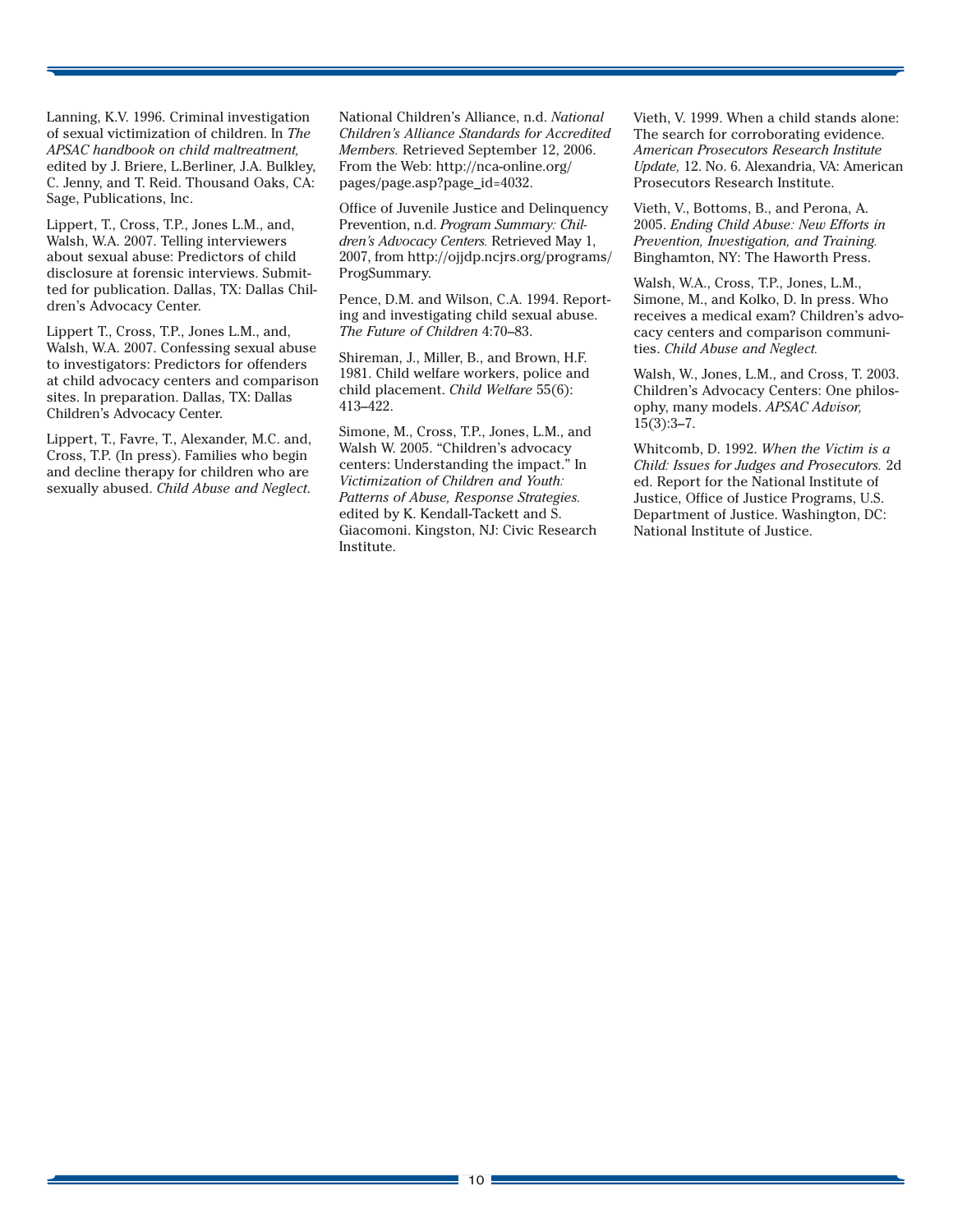#### **Acknowledgments**

This bulletin was written by:

Theodore P. Cross University of New Hampshire and RTI International

Lisa M. Jones, Wendy A. Walsh, and Monique Simone University of New Hampshire

David J. Kolko and Joyce Szczepanski University of Pittsburgh School of Medicine

Tonya Lippert and Karen Davison Dallas Children's Advocacy Center

Arthur Cryne and Polly Sosnowski Dee Norton Lowcountry Children's Center

Amy Shadoin and Suzanne Magnuson National Children's Advocacy Center

Thanks to the staff and leadership of the Dallas Children's Advocacy Center for their pictures and participation in the project.

#### **Share With Your Colleagues**

Unless otherwise noted, OJJDP publications are not copyright protected. We encourage you to reproduce this document, share it with your colleagues, and reprint it in your newsletter or journal. However, if you reprint, please cite OJJDP and the authors of this Bulletin. We are also interested in your feedback, such as how you received a copy, how you intend to use the information, and how OJJDP materials meet your individual or agency needs. Please direct your comments and questions to:

#### **Juvenile Justice Clearinghouse**

Publication Reprint/Feedback P.O. Box 6000 Rockville, MD 20849–6000 800–851–3420 301–519–5600 (fax) Web: tellncjrs.ncjrs.gov

This Bulletin was prepared under grant numbers 1999–JP–FX–1101, 01–JN–FX–0009, and 2002–JW–BX–0002 from the Office of Juvenile Justice and Delinquency Prevention (OJJDP), U.S. Department of Justice.

Points of view or opinions expressed in this document are those of the author(s) and do not necessarily represent the official position or policies of OJJDP or the U.S. Department of Justice.

*The Office of Juvenile Justice and Delinquency Prevention is a component of the Office of Justice Programs, which also includes the Bureau of Justice Assistance, the Bureau of Justice Statistics, the National Institute of Justice, and the Office for Victims of Crime.*